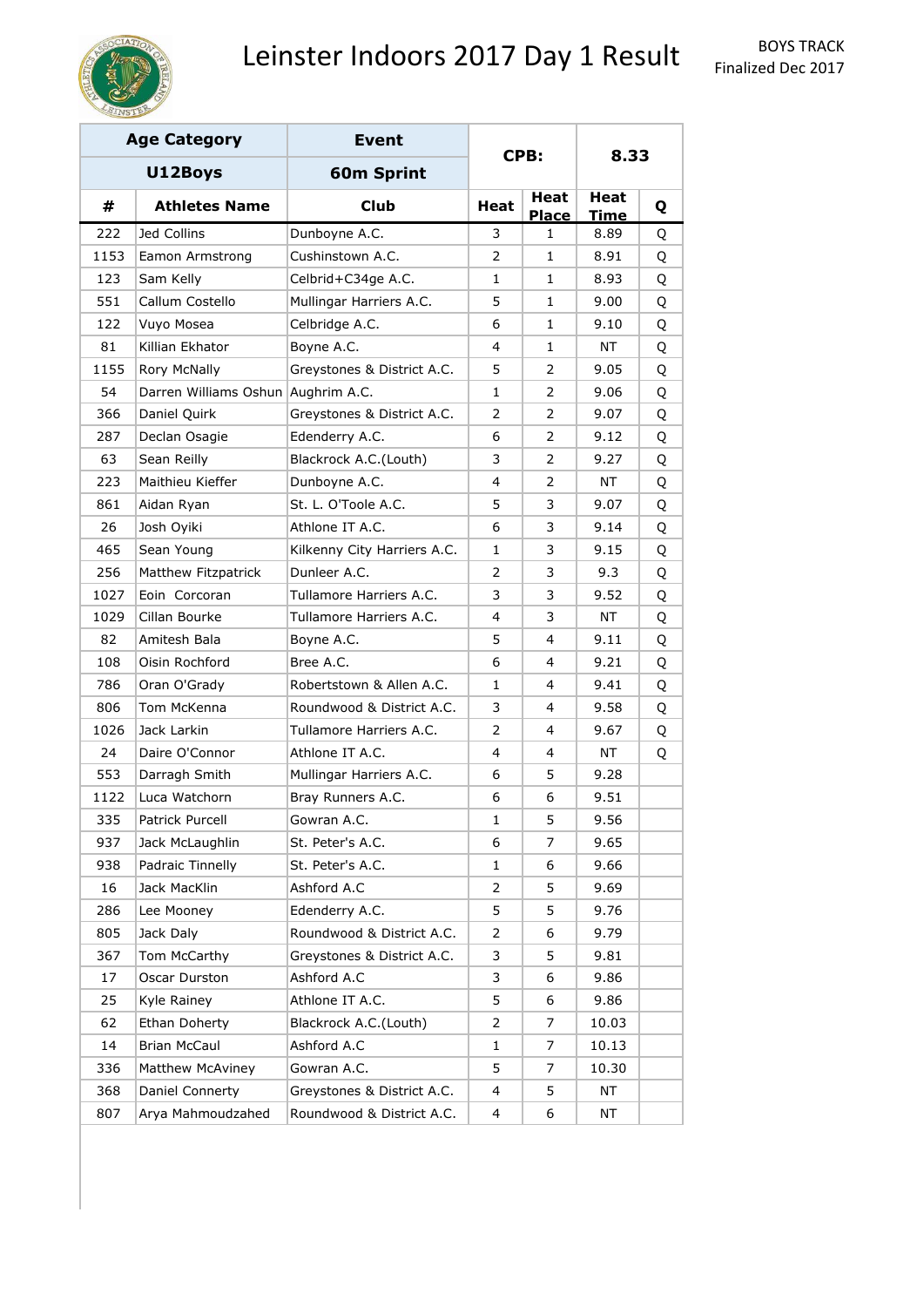

|      | <b>Age Category</b>                | <b>Event</b>                |                |                             |                     |              |                             |                              |
|------|------------------------------------|-----------------------------|----------------|-----------------------------|---------------------|--------------|-----------------------------|------------------------------|
|      | U12Boys                            | <b>60m Sprint</b>           |                | CPB:                        |                     |              | 8.33                        |                              |
| #    | <b>Athletes Name</b>               | <b>Club</b>                 | <b>Semi</b>    | <b>Semi</b><br><b>Place</b> | Semi<br><b>Time</b> | Q            | <b>Final</b><br><b>Time</b> | <b>Final</b><br><b>Place</b> |
| 81   | Killian Ekhator                    | Boyne A.C.                  | 3              | $\mathbf{1}$                | 8.67                | Q            | 8.63                        | $\mathbf{1}$                 |
| 551  | Callum Costello                    | Mullingar Harriers A.C.     | $\mathbf{1}$   | $\overline{2}$              | 8.82                | Q            | 8.75                        | $\overline{2}$               |
| 1153 | Eamon Armstrong                    | Cushinstown A.C.            | 2              | $\mathbf{1}$                | 8.88                | Q            | 8.85                        | 3                            |
| 222  | Jed Collins                        | Dunboyne A.C.               | 1              | $\mathbf{1}$                | 8.83                | Q            | 8.86                        | $\overline{4}$               |
| 123  | Sam Kelly                          | Celbridge A.C.              | 3              | $\overline{2}$              | 8.85                | Q            | 8.93                        | 5                            |
| 54   | Darren Williams Oshun Aughrim A.C. |                             | 2              | $\overline{2}$              | 8.90                | Q            | 8.95                        | 6                            |
| 122  | Vuyo Mosea                         | Celbridge A.C.              | $\overline{2}$ | 3                           | 8.98                | $\mathsf{q}$ | 8.97                        | $\overline{7}$               |
| 1155 | Rory McNally                       | Greystones & District A.C.  | 1              | 3                           | 8.92                | $\mathsf{q}$ | 9.00                        | 8                            |
| 182  | Eamon Armstrong                    | Cushinstown A.C.            | 1              | 4                           | 8.98                |              |                             | 9                            |
| 366  | Daniel Quirk                       | Greystones & District A.C.  | 3              | 3                           | 9.02                |              |                             | 10                           |
| 287  | Declan Osagie                      | Edenderry A.C.              | $\mathbf{1}$   | 5                           | 9.02                |              |                             | 11                           |
| 26   | Josh Oyiki                         | Athlone IT A.C.             | $\overline{2}$ | $\overline{4}$              | 9.08                |              |                             | 12                           |
| 223  | Maithieu Kieffer                   | Dunboyne A.C.               | 3              | 4                           | 9.11                |              |                             | 13                           |
| 108  | Oisin Rochford                     | Bree A.C.                   | $\overline{2}$ | 5                           | 9.14                |              |                             | 14                           |
| 1029 | Cillan Bourke                      | Tullamore Harriers A.C.     | 3              | 5                           | 9.20                |              |                             | 15                           |
| 861  | Aidan Ryan                         | St. L. O'Toole A.C.         | $\mathbf{1}$   | 6                           | 9.21                |              |                             | 16                           |
| 465  | Sean Young                         | Kilkenny City Harriers A.C. | 3              | 6                           | 9.21                |              |                             | 17                           |
| 1027 | Eoin Corcoran                      | Tullamore Harriers A.C.     | 2              | 6                           | 9.24                |              |                             | 18                           |
| 256  | Matthew Fitzpatrick                | Dunleer A.C.                | $\mathbf{1}$   | $\overline{7}$              | 9.36                |              |                             | 19                           |
| 63   | Sean Reilly                        | Blackrock A.C.(Louth)       | 2              | $\overline{7}$              | 9.36                |              |                             | 20                           |
| 806  | Tom McKenna                        | Roundwood & District A.C.   | 1              | 8                           | 9.69                |              |                             | 21                           |
| 786  | Oran O'Grady                       | Robertstown & Allen A.C.    | 3              | 7                           | 9.93                |              |                             | 22                           |

|      | <b>Age Category</b>     | <b>Event</b>                |                                            | CPB:           | 7.94                       |   |
|------|-------------------------|-----------------------------|--------------------------------------------|----------------|----------------------------|---|
|      | U13Boys                 | <b>60m Sprint</b>           |                                            |                |                            |   |
| #    | <b>Athletes Name</b>    | <b>Club</b>                 | <b>Heat</b><br><b>Heat</b><br><b>Place</b> |                | <b>Heat</b><br><b>Time</b> | Q |
| 929  | John Ikpotokin          | St. Michael's AC            | $\mathbf{1}$                               | $\mathbf{1}$   | 7.98                       | Q |
| 111  | Sean Rowley             | Bree A.C.                   | 3                                          | 1              | 8.4                        | Q |
| 969  | Adam Quinn              | Suncroft A.C.               | 4                                          | 1              | 8.59                       | O |
| 468  | Harry Boyle             | Kilkenny City Harriers A.C. | 2                                          | $\mathbf{1}$   | 8.72                       | Q |
| 994  | James Reeves            | Tara A.C.                   | 5                                          | 1              | 8.90                       | Q |
| 1151 | Lochlainn Harris        | Cushinstown A.C.            | 6                                          | $\mathbf{1}$   | 8.93                       | Q |
| 968  | Ola Amoo                | Suncroft A.C.               | 3                                          | 2              | 8.64                       | Q |
| 112  | Shane Doran             | Bree A.C.                   | 4                                          | 2              | 8.68                       | Q |
| 314  | Dannan Long             | Enniscorthy Juvenile A.C.   | $\mathcal{P}$                              | $\overline{2}$ | 8.98                       | O |
| 375  | <b>Edward Nicholson</b> | Greystones & District A.C.  | 6                                          | 2              | 9.00                       | O |
| 445  | <b>Ben Curran</b>       | Kildare A.C.                | 1                                          | 2              | 9.07                       | Q |
| 169  | Owen O'Leary            | Clane A.C.                  | 5                                          | $\overline{2}$ | 9.64                       | O |
| 32   | Jon Ganly               | Athlone IT A.C.             | 3                                          | 3              | 8.65                       | q |
| 652  | Ardin Magee             | Naas A.C.                   | 3                                          | 4              | 8.94                       | q |
| 469  | Conor Byrne             | Kilkenny City Harriers A.C. | 3                                          | 5              | 9                          | q |
| 754  | Eoin Kane               | Ratoath A.C.                | 4                                          | 3              | 9.09                       | q |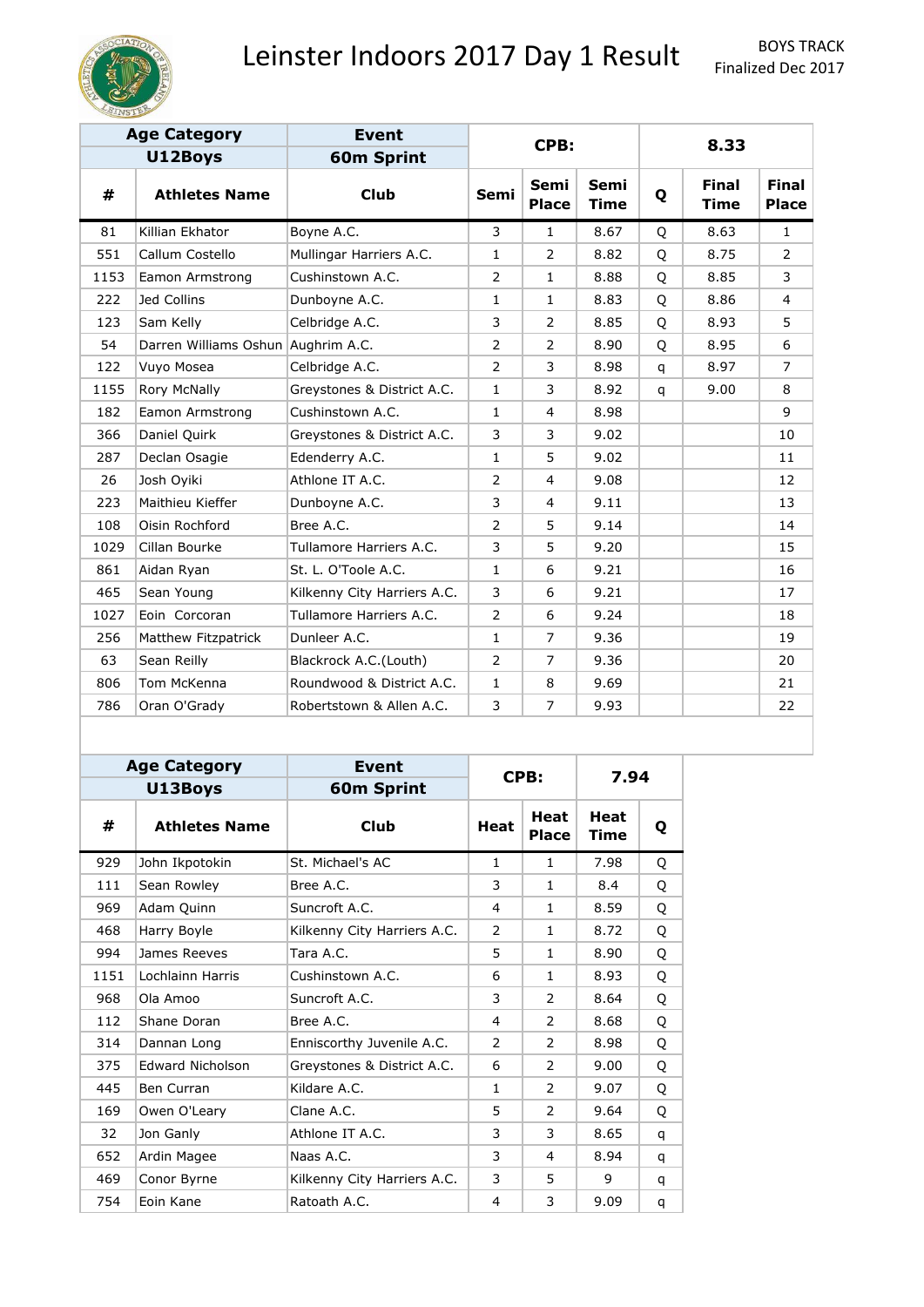

| Keelin Roche           | St. Senans A.C.            | 2            | 3              | 9.1   |  |
|------------------------|----------------------------|--------------|----------------|-------|--|
| Adam Byrne             | Boyne A.C.                 | 2            | 4              | 9.13  |  |
| Noah Scully            | Gowran A.C.                | 4            | 4              | 9.25  |  |
| Tedhg Fahey            | Na Fianna A.C.             | 2            | 5              | 9.28  |  |
| Jamie Carroll          | Athlone IT A.C.            | 4            | 5              | 9.36  |  |
| Conor Walsh            | Robertstown & Allen A.C.   | 6            | 3              | 9.39  |  |
| Alex Palframan         | Athlone IT A.C.            | 2            | 6              | 9.45  |  |
| Aaron McNamara         | Edenderry A.C.             | $\mathbf{1}$ | 3              | 9.5   |  |
| Thanh McCay            | Athlone IT A.C.            | 6            | 4              | 9.52  |  |
| Matt O'Leary           | Mullingar Harriers A.C.    | $\mathbf{1}$ | 4              | 9.6   |  |
| Cian Smyth             | Greystones & District A.C. | 5            | 3              | 9.65  |  |
| <b>Finn Harris</b>     | Ashford A.C                | 1            | 5              | 9.67  |  |
| Luke Phelan            | Gowran A.C.                | 3            | 6              | 9.67  |  |
| Cormac McCarthy        | Le Cheile A.C.             | 4            | 6              | 9.78  |  |
| Niall Tallon           | Athlone IT A.C.            | 1            | 6              | 9.8   |  |
| Aaron Dowdall          | Mullingar Harriers A.C.    | 5            | $\overline{4}$ | 10.23 |  |
| Aidan Lawlor           | St. Joseph's A.C.          | 6            | 5              | 10.34 |  |
| Eoin McGrath           | Mullingar Harriers A.C.    | 6            | 6              | 10.37 |  |
| Sam Carey              | Ratoath A.C.               | 5            | 5              | 10.46 |  |
| <b>NO ENTRY FOUND!</b> | <b>NO ENTRY FOUND!</b>     | 5            | 6              | 11.29 |  |
|                        |                            |              |                |       |  |

|      | <b>Age Category</b>     | Event                       |      | CPB:                 |                            | 7.94 |                             |                              |  |
|------|-------------------------|-----------------------------|------|----------------------|----------------------------|------|-----------------------------|------------------------------|--|
|      | U13Boys                 | <b>60m Sprint</b>           |      |                      |                            |      |                             |                              |  |
| #    | <b>Athletes Name</b>    | Club                        | Semi | Semi<br><b>Place</b> | <b>Semi</b><br><b>Time</b> | Q    | <b>Final</b><br><b>Time</b> | <b>Final</b><br><b>Place</b> |  |
| 111  | Sean Rowley             | Bree A.C.                   | 2    | $\mathbf{1}$         | 8.37                       | Q    | 7.93                        | $\mathbf{1}$                 |  |
| 929  | John Ikpotokin          | St. Michael's AC            | 1    | $\mathbf{1}$         | 7.90                       | O    | 8.33                        | $\overline{2}$               |  |
| 468  | Harry Boyle             | Kilkenny City Harriers A.C. | 2    | 2                    | 8.57                       | O    | 8.53                        | 3                            |  |
| 968  | Ola Amoo                | Suncroft A.C.               | 1    | 2                    | 8.62                       | Q    | 8.57                        | 4                            |  |
| 112  | Shane Doran             | Bree A.C.                   | 2    | 3                    | 8.63                       | O    | 8.62                        | 5                            |  |
| 969  | Adam Quinn              | Suncroft A.C.               | 1    | 3                    | 8.64                       | Q    | 8.64                        | 6                            |  |
| 32   | Jon Ganly               | Athlone IT A.C.             | 1    | 4                    | 8.74                       | q    | 8.73                        | $\overline{7}$               |  |
| 994  | James Reeves            | Tara A.C.                   | 1    | 5                    | 8.80                       | q    | 8.90                        | 8                            |  |
| 445  | <b>Ben Curran</b>       | Kildare A.C.                | 1    | 6                    | 8.83                       |      |                             | 9                            |  |
| 1151 | Loclainn Harris         | Cushionstown A.C.           | 2    | 4                    | 8.85                       |      |                             | 10                           |  |
| 314  | Dannan Long             | Enniscorthy Juvenile A.C.   | 1    | $\overline{7}$       | 8.89                       |      |                             | 11                           |  |
| 375  | <b>Edward Nicholson</b> | Greystones & District A.C.  | 2    | 5                    | 8.97                       |      |                             | 12                           |  |
| 469  | Conor Byrne             | Kilkenny City Harriers A.C. | 1    | 8                    | 8.99                       |      |                             | 13                           |  |
| 652  | Ardin Magee             | Naas A.C.                   | 2    | 6                    | 9.03                       |      |                             | 14                           |  |
| 754  | Eoin Kane               | Ratoath A.C.                | 2    | 7                    | 9.13                       |      |                             | 15                           |  |
| 169  | Owen O'Leary            | Clane A.C.                  | 2    | 8                    | 9.93                       |      |                             | 16                           |  |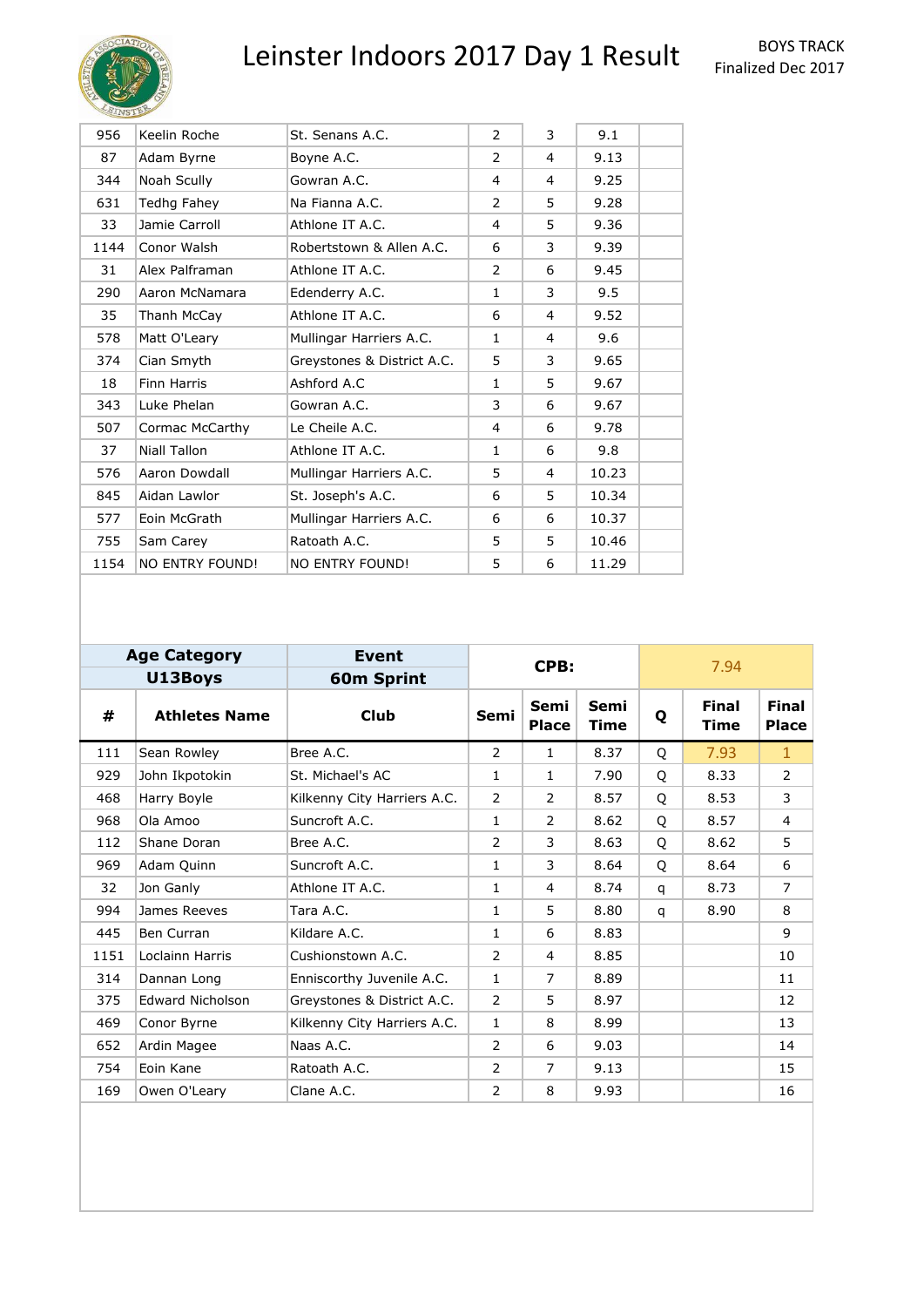

|      | <b>Age Category</b>              | <b>Event</b>               |                |                             |                            |              |                             |                              |
|------|----------------------------------|----------------------------|----------------|-----------------------------|----------------------------|--------------|-----------------------------|------------------------------|
|      | U14Boys                          | 60m Sprint                 |                | CPB:                        |                            |              | 7.55                        |                              |
| #    | <b>Athletes Name</b>             | <b>Club</b>                | <b>Heat</b>    | <b>Heat</b><br><b>Place</b> | <b>Heat</b><br><b>Time</b> | Q            | <b>Final</b><br><b>Time</b> | <b>Final</b><br><b>Place</b> |
| 874  | Ikye Daltonosigwe                | St. L. O'Toole A.C.        | $\mathbf{1}$   | $\mathbf{1}$                | 8.09                       | Q            | 8.09                        | $\mathbf{1}$                 |
| 1055 | Luke Bourke                      | Tullamore Harriers A.C.    | 3              | $\mathbf{1}$                | 8.13                       | Q            | 8.15                        | $\overline{2}$               |
| 662  | David Oghuvibu                   | Naas A.C.                  | 1              | $\overline{2}$              | 8.28                       | Q            | 8.26                        | 3                            |
| 378  | Jack McGlone                     | Greystones & District A.C. | 2              | $\overline{2}$              | 8.38                       | Q            | 8.31                        | $\overline{4}$               |
| 849  | Danny Glennon                    | St. Joseph's A.C.          | 2              | 1                           | 8.37                       | Q            | 8.35                        | 5                            |
| 449  | Cathal Thompson                  | Kildare A.C.               | 3              | 3                           | 8.52                       | $\mathsf{q}$ | 8.48                        | 6                            |
| 873  | Jack Dunne                       | St. L. O'Toole A.C.        | 3              | $\overline{2}$              | 8.37                       | Q            | 8.61                        | $\overline{7}$               |
| 848  | Evan O'Toole                     | St. Joseph's A.C.          | 1              | 3                           | 8.75                       | q            | 8.68                        | 8                            |
| 259  | Sean McEvoy                      | Dunleer A.C.               | 2              | 3                           | 9.02                       |              |                             | 9                            |
| 664  | Cillian Whytock                  | Naas A.C.                  | 3              | 6                           | 9.03                       |              |                             | 10                           |
| 136  | Michael Grant                    | Celbridge A.C.             | 3              | $\overline{4}$              | 9.04                       |              |                             | 11                           |
| 498  | Ciaran Cardiff                   | Kilmore A.C.               | $\mathbf{1}$   | 4                           | 9.05                       |              |                             | 12                           |
| 379  | Louis Kelly                      | Greystones & District A.C. | $\mathbf{1}$   | 5                           | 9.07                       |              |                             | 13                           |
| 92   | Cathal Monaghan                  | Boyne A.C.                 | $\mathbf{1}$   | 6                           | 9.07                       |              |                             | 14                           |
| 663  | Charlie Murphy                   | Naas A.C.                  | 2              | 4                           | 9.09                       |              |                             | 15                           |
| 499  | James Redmond Bogga Kilmore A.C. |                            | $\overline{2}$ | 5                           | 9.10                       |              |                             | 16                           |
| 291  | Cathal Tyrrell                   | Edenderry A.C.             | 3              | 5                           | 9.29                       |              |                             | 17                           |
| 1010 | Jack O'Donnell                   | Trim A.C.                  | 2              | 6                           | 9.32                       |              |                             | 18                           |
| 509  | Sean Jeffrey                     | Le Cheile A.C.             | 3              | $\overline{7}$              | 9.99                       |              |                             | 19                           |

|      | <b>Age Category</b>    | <b>Event</b>               |              | CPB:                 | 7.20                       |   |
|------|------------------------|----------------------------|--------------|----------------------|----------------------------|---|
|      | U15Boys                | <b>60m Sprint</b>          |              |                      |                            |   |
| #    | <b>Athletes Name</b>   | <b>Club</b>                | <b>Heat</b>  | Heat<br><b>Place</b> | <b>Heat</b><br><b>Time</b> | Q |
| 825  | Josh McDonald          | St Abbans A.C.             | 2            | $\mathbf{1}$         | 7.96                       | Q |
| 772  | Jed Walshe             | Ratoath A.C.               | 3            | $\mathbf{1}$         | 8.07                       | Q |
| 978  | Thomas Amoo            | Suncroft A.C.              | $\mathbf{1}$ | 1                    | <b>NT</b>                  | Q |
| 731  | Runo Ayavoro           | Newbridge A.C.             | 2            | 2                    | 8.1                        | Q |
| 386  | Michael O'Shea         | Greystones & District A.C. | 3            | 2                    | 8.55                       | Q |
| 239  | Mark Leane             | Dunboyne A.C.              | $\mathbf{1}$ | $\overline{2}$       | <b>NT</b>                  | Q |
| 250  | Joe Lennon             | Dundalk St. Gerards A.C.   | 2            | 3                    | 8.21                       | Q |
| 1013 | Patrick Brophy         | Trim A.C.                  | 3            | 3                    | 8.59                       | Q |
| 543  | Jake Coss              | Mountmellick A.C.          | $\mathbf{1}$ | 3                    | <b>NT</b>                  | Q |
| 512  | Keeley Hogan           | Le Cheile A.C.             | 2            | 4                    | 8.45                       | Q |
| 888  | Nelly Badakin          | St. L. O'Toole A.C.        | 3            | 4                    | 8.64                       | Q |
| 1014 | Oisin Gallagher        | Trim A.C.                  | $\mathbf{1}$ | 4                    | NT                         | Q |
| 1002 | Jordan Knight          | Thomastown A.C.            | 2            | 5                    | 8.52                       | Q |
| 325  | Lee McCabe             | Ferbane A.C.               | 3            | 5                    | 8.68                       | Q |
| 802  | Ronan Hyland           | Rosenallis A.C.            | $\mathbf{1}$ | 5                    | NT                         | Q |
| 529  | Dylan Patel            | Menapians A.C.             | 3            | 6                    | 8.94                       |   |
| 355  | David Byrne            | Gowran A.C.                | 2            | 6                    | 9.43                       |   |
| 884  | Mark Fitzgerald        | St. L. O'Toole A.C.        | 3            | 7                    | 9.86                       |   |
| 886  | Paul Hayde             | St. L. O'Toole A.C.        | 2            | 7                    | 10.86                      |   |
| 885  | John Hayes             | St. L. O'Toole A.C.        | $\mathbf{1}$ | 6                    | NT                         |   |
| 354  | <b>Brogan McAviney</b> | Gowran A.C.                | $\mathbf{1}$ | 7                    | <b>NT</b>                  |   |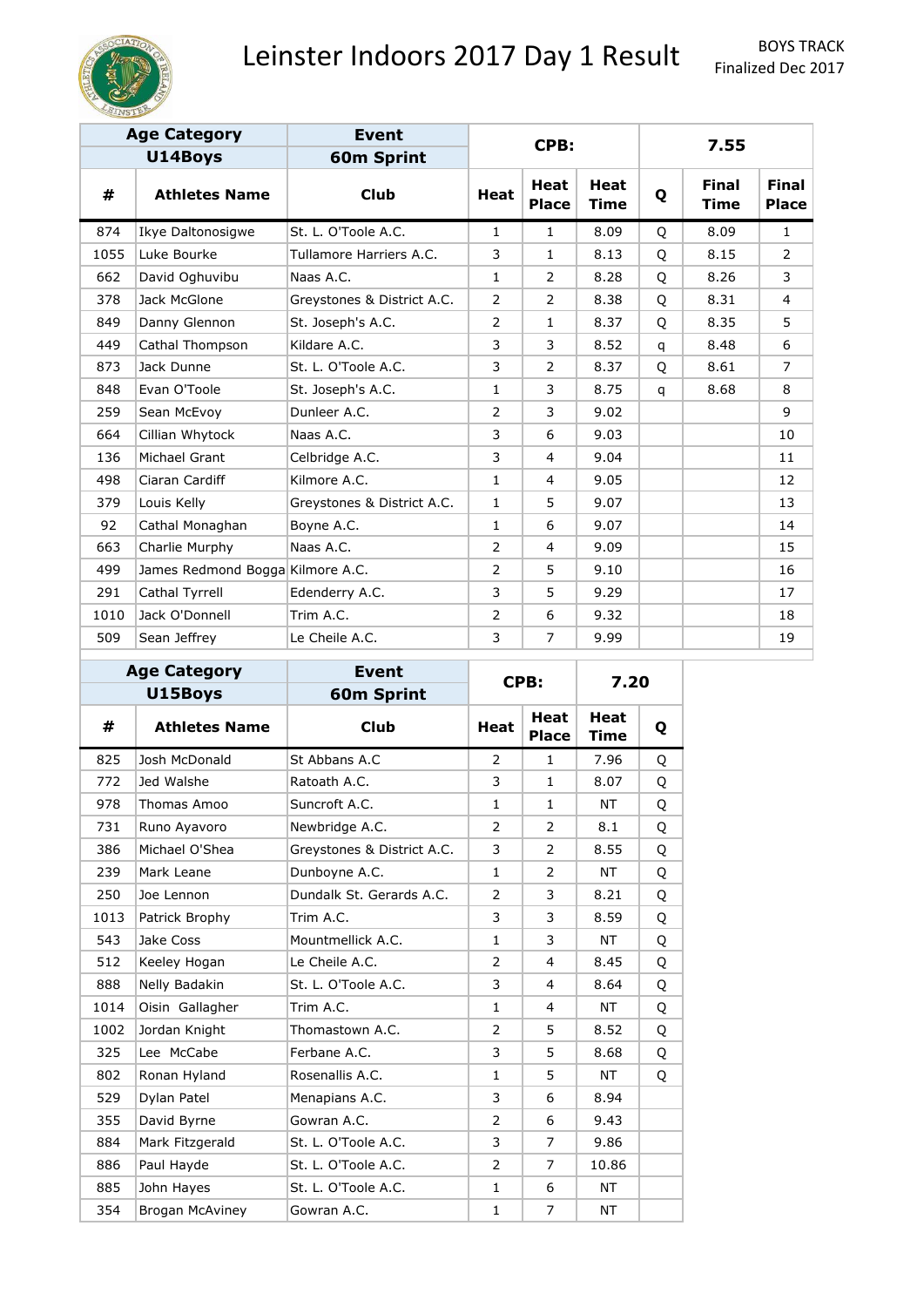

| <b>Age Category</b> |                      | Event                      |                |                      |              |   |                             |                              |  |  |
|---------------------|----------------------|----------------------------|----------------|----------------------|--------------|---|-----------------------------|------------------------------|--|--|
|                     | U15Boys              | <b>60m Sprint</b>          |                | CPB:                 |              |   | 7.20                        |                              |  |  |
| #                   | <b>Athletes Name</b> | <b>Club</b>                | Semi           | Semi<br><b>Place</b> | Semi<br>Time | Q | <b>Final</b><br><b>Time</b> | <b>Final</b><br><b>Place</b> |  |  |
| 825                 | Josh McDonald        | St Abbans A.C              | 2              | $\mathbf{1}$         | 8.00         | O | 7.97                        | $\mathbf{1}$                 |  |  |
| 772                 | Jed Walshe           | Ratoath A.C.               | 1              | 2                    | 8.11         | O | 8.08                        | 2                            |  |  |
| 731                 | Runo Ayavoro         | Newbridge A.C.             | 1              | $\mathbf{1}$         | 8.06         | O | 8.02                        | 3                            |  |  |
| 250                 | Joe Lennon           | Dundalk St. Gerards A.C.   | 2              | 2                    | 8.26         | Q | 8.23                        | 4                            |  |  |
| 978                 | Thomas Amoo          | Suncroft A.C.              | 1              | 3                    | 8.32         | O | 8.45                        | 5                            |  |  |
| 386                 | Michael O'Shea       | Greystones & District A.C. | 2              | $\overline{4}$       | 8.50         | q | 8.64                        | 6                            |  |  |
| 239                 | Mark Leane           | Dunboyne A.C.              | 2              | 3                    | 8.49         | O | 8.57                        | $\overline{7}$               |  |  |
| 1002                | Jordan Knight        | Thomastown A.C.            | $\overline{2}$ | 5                    | 8.51         | q | <b>DNS</b>                  | 8                            |  |  |
| 512                 | Keeley Hogan         | Le Cheile A.C.             | 1              | 4                    | 8.57         |   |                             | 9                            |  |  |
| 543                 | Jake Coss            | Mountmellick A.C.          | 1              | 5                    | 8.58         |   |                             | 10                           |  |  |
| 1013                | Patrick Brophy       | Trim A.C.                  | 1              | 6                    | 8.71         |   |                             | 11                           |  |  |
| 802                 | Ronan Hyland         | Rosenallis A.C.            | 1              | $\overline{7}$       | 8.75         |   |                             | 12                           |  |  |
| 1014                | Oisin Gallagher      | Trim A.C.                  | 2              | 6                    | 8.79         |   |                             | 13                           |  |  |
| 888                 | Nelly Badakin        | St. L. O'Toole A.C.        | 2              | $\overline{7}$       | 8.85         |   |                             | 14                           |  |  |

|     | <b>Age Category</b>  | <b>Event</b>               |                | CPB:                 |                            |   | 7.20                        |                              |
|-----|----------------------|----------------------------|----------------|----------------------|----------------------------|---|-----------------------------|------------------------------|
|     | U16Boys              | <b>60m Sprint</b>          |                |                      |                            |   |                             |                              |
| #   | <b>Athletes Name</b> | <b>Club</b>                | Heat           | Heat<br><b>Place</b> | <b>Heat</b><br><b>Time</b> | Q | <b>Final</b><br><b>Time</b> | <b>Final</b><br><b>Place</b> |
| 781 | Matthew Buckley      | Ratoath A.C.               | 1              | $\mathbf{1}$         | 7.51                       | Q | 7.48                        | $\mathbf{1}$                 |
| 896 | Alan Miley           | St. L. O'Toole A.C.        | $\overline{2}$ | $\overline{2}$       | 7.82                       | Q | 7.68                        | $\overline{2}$               |
| 49  | Raphael Salaja       | Athlone IT A.C.            | 3              | $\mathbf{1}$         | 7.71                       | Q | 7.69                        | 3                            |
| 780 | Rafael McCaffrey     | Ratoath A.C.               | 3              | $\overline{2}$       | 7.73                       | Q | 7.69                        | $\overline{4}$               |
| 148 | Eoghan McGrath       | Celbridge A.C.             | 1              | $\overline{2}$       | 7.85                       | Q | 7.74                        | 5                            |
| 396 | Aodhan Daly          | Greystones & District A.C. | $\overline{2}$ | $\mathbf{1}$         | 7.75                       | Q | 7.79                        | 6                            |
| 779 | Kevindat Conway      | Ratoath A.C.               | $\overline{2}$ | 3                    | 7.98                       | q | 8.13                        | $\overline{7}$               |
| 209 | Conor Brennan        | D.M.P. A.C.                | 1              | 3                    | 7.96                       | q | <b>DNS</b>                  | 8                            |
| 102 | Tom Cummins          | Boyne A.C.                 | 1              | 4                    | 7.99                       |   |                             | 9                            |
| 50  | David King           | Athlone IT A.C.            | 2              | 4                    | 8.13                       |   |                             | 10                           |
| 897 | Cian O'Brien         | St. L. O'Toole A.C.        | 3              | 3                    | 8.16                       |   |                             | 11                           |
| 546 | Malik Shobowale      | Mountmellick A.C.          | 1              | 5                    | 8.69                       |   |                             | 12                           |
| 898 | Shane Gordon         | St. L. O'Toole A.C.        | 1              | 6                    | 8.70                       |   |                             | 13                           |
| 176 | Adam Byrne           | Clane A.C.                 | $\overline{2}$ | 5                    | 8.82                       |   |                             | 14                           |
| 515 | Cian Barry           | Le Cheile A.C.             | 3              | 4                    | 8.92                       |   |                             | 15                           |
| 177 | Martins Ozols        | Clane A.C.                 | 3              | 5                    | 8.95                       |   |                             | 16                           |
|     |                      |                            |                |                      |                            |   |                             |                              |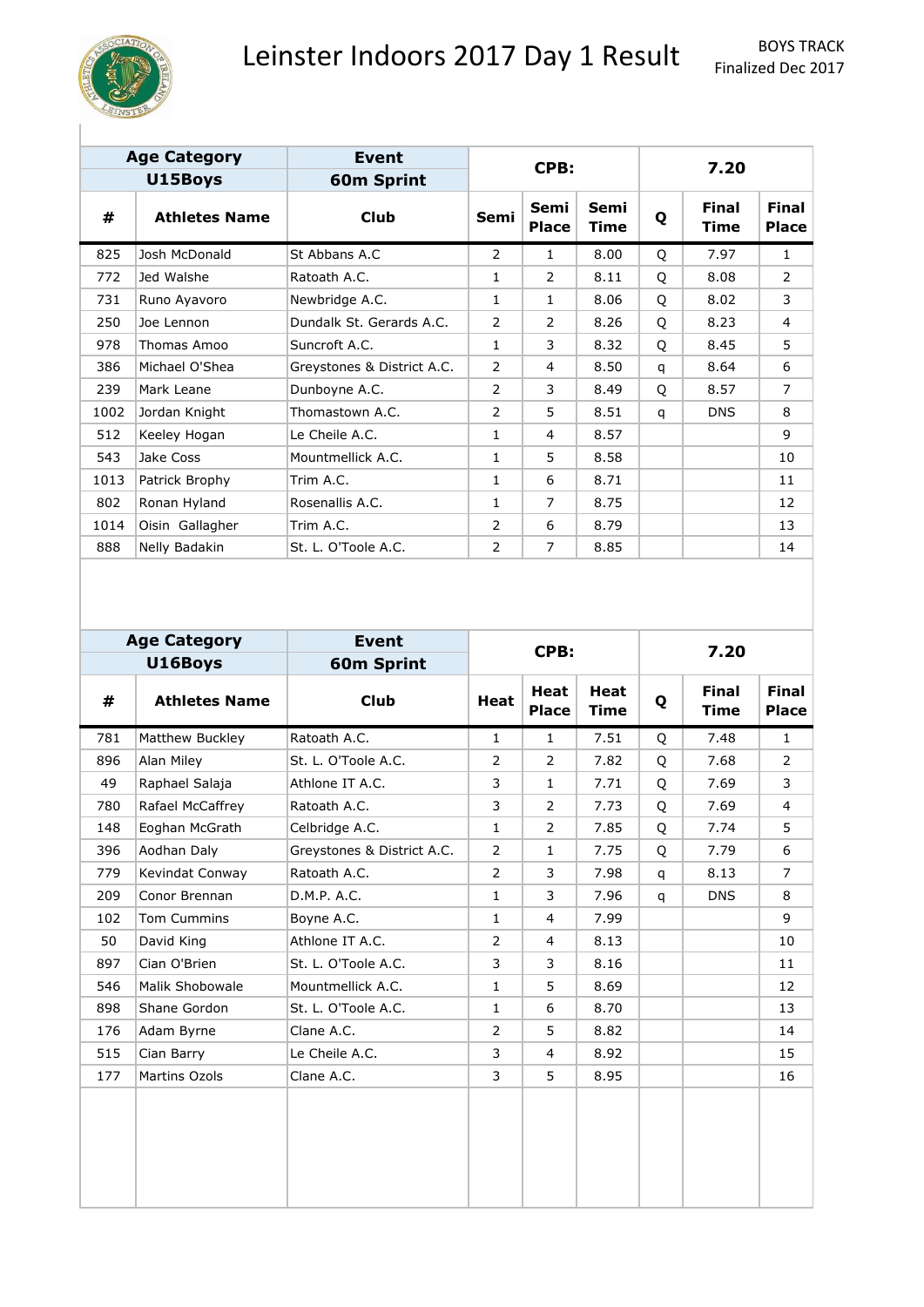

Finalized Dec 2017

| <b>Age Category</b> |                                         | <b>Event</b>              |                |                             |                     |   |                             |                              |
|---------------------|-----------------------------------------|---------------------------|----------------|-----------------------------|---------------------|---|-----------------------------|------------------------------|
|                     | U17Boys                                 | <b>60m Sprint</b>         |                | CPB:                        |                     |   | 7.21                        |                              |
| #                   | <b>Athletes Name</b>                    | <b>Club</b>               | <b>Heat</b>    | Heat<br><b>Place</b>        | Heat<br><b>Time</b> | Q | <b>Final</b><br><b>Time</b> | <b>Final</b><br><b>Place</b> |
| 154                 | John Grant                              | Celbridge A.C.            | $\mathbf{1}$   | $\mathbf{1}$                | 7.55                | Q | 7.45                        | 1                            |
| 1082                | Emmamuel Ilori                          | Tullamore Harriers A.C.   | 2              | 1                           | 7.49                | Q | 7.46                        | 2                            |
| 701                 | Fintan Howard                           | Naas A.C.                 | $\mathbf{1}$   | 2                           | 7.59                | Q | 7.59                        | 3                            |
| 152                 | Sean Jia Jun Chan                       | Celbridge A.C.            | 2              | 2                           | 7.71                | Q | 7.67                        | 4                            |
| 421                 | Jake Hickey                             | Hacketstown A.C.          | 2              | 3                           | 7.78                | q | 7.74                        | 5                            |
| 155                 | Nathan Parameswaran                     | Celbridge A.C.            | $\overline{2}$ | 4                           | 7.78                | q | 7.76                        | 6                            |
| 420                 | Rory Maguire                            | Hacketstown A.C.          | $\mathbf{1}$   | 3                           | 7.83                | q | 7.85                        | 7                            |
| 1146                | Eoin O'Sullivan                         | Le Cheile A.C.            | $\overline{2}$ | 5                           | 7.86                | q | <b>DNS</b>                  | 8                            |
| 1116                | Joshua Hewlett                          | United Striders A.C.      | 1              | 4                           | 8.07                |   |                             | 9                            |
| 115                 | Oran Ffrench                            | Bree A.C.                 | 1              | 5                           | 8.12                |   |                             | 10                           |
|                     | <b>Age Category</b>                     | <b>Event</b>              |                | CPB:                        |                     |   | 7.00                        |                              |
|                     | U18Boys                                 | <b>60m Sprint</b>         |                |                             |                     |   |                             |                              |
| #                   | <b>Athletes Name</b>                    | <b>Club</b>               | <b>Heat</b>    | Heat<br><b>Place</b>        | Heat<br>Time        | Q | <b>Final</b><br>Time        | <b>Final</b><br><b>Place</b> |
| 365                 | David Murphy                            | Gowran A.C.               | 1              | $\mathbf{1}$                | 7.00                | Q | 7.14                        | $\mathbf{1}$                 |
| 323                 | Ross Daly                               | Enniscorthy Juvenile A.C. | 2              | $\mathbf{1}$                | 7.34                | Q | 7.35                        | 2                            |
| 535                 | Aaron Tierney Smith                     | Menapians A.C.            | 2              | $\overline{2}$              | 7.41                | Q | 7.38                        | 3                            |
| 281                 | Rodrigues K Mikamibua Dunshaughlin A.C. |                           | 1              | 3                           | 7.61                | Q | 7.5                         | 4                            |
| 458                 | Jamie Fitzsimons                        | Kildare A.C.              | 2              | 3                           | 7.50                | Q | 7.61                        | 5                            |
| 307                 | Lee Mullen                              | Emo/Rath A.C.             | 2              | 4                           | 7.64                | q | 7.66                        | 6                            |
| 523                 | Steven Oyinlola                         | Le Cheile A.C.            | 1              | 4                           | 7.71                | q | 7.66                        | 7                            |
| 536                 | Jack Hayden                             | Menapians A.C.            | 1              | 2                           | 7.56                | Q | <b>DNS</b>                  | 8                            |
| 254                 | Jonathan Rice                           | Dundealgan A.C.           | 2              | 5                           | 7.83                |   |                             | 9                            |
| 308                 | Eoin Keenan                             | Emo/Rath A.C.             | 1              | 5                           | 7.85                |   |                             | 10                           |
| 157                 | Desmond Egbebot                         | Celbridge A.C.            | 1              | 6                           | 7.93                |   |                             | 11                           |
| 548                 | Carl Deans                              | Mountmellick A.C.         | 2              | 6                           | 8.00                |   |                             | 12                           |
|                     | <b>Age Category</b>                     | <b>Event</b>              |                |                             |                     |   |                             |                              |
|                     | U19Boys                                 | <b>60m Sprint</b>         |                | CPB:                        |                     |   | 6.92                        |                              |
| #                   | <b>Athletes Name</b>                    | <b>Club</b>               | Heat           | <b>Heat</b><br><b>Place</b> | Heat<br><b>Time</b> | Q | <b>Final</b><br><b>Time</b> | <b>Final</b><br><b>Place</b> |
| 924                 | <b>Brandon Martin</b>                   | St. L. O'Toole A.C.       | $\overline{2}$ | $\mathbf{1}$                | 7.19                | Q | 7.15                        | $\mathbf{1}$                 |
| 539                 | Ciaran Maher                            | Menapians A.C.            | 1              | $\mathbf{1}$                | 7.23                | Q | 7.21                        | $\overline{2}$               |
| 312                 | Jack Fortune                            | Emo/Rath A.C.             | 2              | 3                           | 7.44                | Q | 7.29                        | 3                            |
| 537                 | Luke O'Neill                            | Menapians A.C.            | 1              | $\overline{2}$              | 7.32                | Q | 7.32                        | 4                            |
| 538                 | Sam O'Neill                             | Menapians A.C.            | 2              | 2                           | 7.44                | Q | 7.40                        | 5                            |
| 923                 | Stephen Badakin                         | St. L. O'Toole A.C.       | $\mathbf{1}$   | 4                           | 7.52                | q | 7.48                        | 6                            |
| 255                 | Moses Opebi                             | Dundealgan A.C.           | 1              | 3                           | 7.32                | Q | 7.49                        | 7                            |
| 621                 | Patrick Leydon                          | Mullingar Harriers A.C.   | 2              | 4                           | 7.47                | q | 7.53                        | 8                            |
| 925                 | Francis Whelan                          | St. L. O'Toole A.C.       | 2              | 5                           | 7.55                |   |                             | 9                            |
| 715                 | <b>Edward Tampu</b>                     | Naas A.C.                 | 1              | 5                           | 7.59                |   |                             | 10                           |
| 549                 | Niall Bracken                           | Mountmellick A.C.         | 2              | 6                           | 7.59                |   |                             | 11                           |
| 620                 | Odhran Cully                            | Mullingar Harriers A.C.   | 1              | 6                           | 7.64                |   |                             | 12                           |
| 1094                | Jack Shiel                              | Tullamore Harriers A.C.   | $\mathbf{1}$   | 7                           | 7.85                |   |                             | 13                           |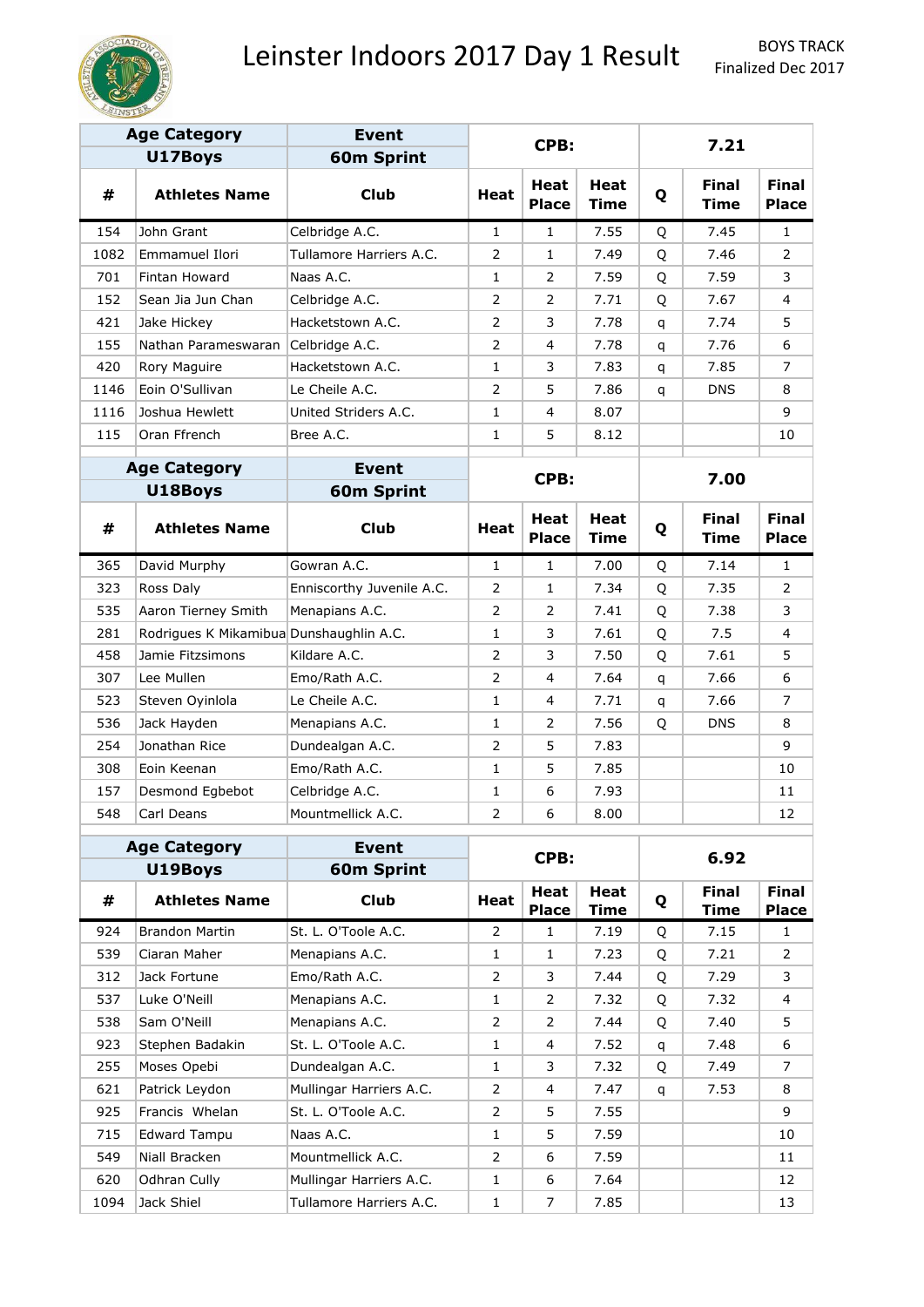

|      | <b>Age Category</b>                | <b>Event</b>                |                | CPB:                        |                            |   | 1.45.96                     |                              |
|------|------------------------------------|-----------------------------|----------------|-----------------------------|----------------------------|---|-----------------------------|------------------------------|
|      | U12Boys                            | 600m                        |                |                             |                            |   |                             |                              |
| #    | <b>Athletes Name</b>               | <b>Club</b>                 | <b>Heat</b>    | <b>Heat</b><br><b>Place</b> | <b>Heat</b><br><b>Time</b> | Q | <b>Final</b><br><b>Time</b> | <b>Final</b><br><b>Place</b> |
| 550  | Philip McCartan                    | Mullingar Harriers A.C.     | $\mathbf{1}$   | $\mathbf{1}$                | 1.45.24                    | Q | 1.44.73                     | $\mathbf{1}$                 |
| 200  | Conn Mernagh                       | D.M.P. A.C.                 | 2              | 2                           | 1.50.66                    | Q | 1.49.05                     | $\overline{2}$               |
| 551  | Callum Costello                    | Mullingar Harriers A.C.     | $\overline{2}$ | $\mathbf{1}$                | 1.49.63                    | Q | 1.49.48                     | 3                            |
| 552  | Ryan Jenkins                       | Mullingar Harriers A.C.     | 3              | $\mathbf{1}$                | 1.51.97                    | Q | 1.50.67                     | 4                            |
| 965  | Matthew Deasy                      | Suncroft A.C.               | 1              | 4                           | 1.54.58                    | q | 1.50.97                     | 5                            |
| 221  | Ciaran McCormack                   | Dunboyne A.C.               | 3              | 3                           | 1.57.73                    | Q | 1.52.43                     | 6                            |
| 14   | <b>Brian McCaul</b>                | Ashford A.C                 | 1              | 5                           | 1.54.79                    | q | 1.53.99                     | 7                            |
| 84   | Paddy Price                        | Boyne A.C.                  | 3              | 2                           | 1.57.37                    | Q | 1.54.66                     | 8                            |
| 368  | Daniel Connerty                    | Greystones & District A.C.  | $\mathbf{1}$   | 6                           | 1.55.94                    | q | 1.55.04                     | 9                            |
| 82   | Amitesh Bala                       | Boyne A.C.                  | $\overline{2}$ | 3                           | 1.52.60                    | Q | 1.55.41                     | 10                           |
| 223  | Maithieu Kieffer                   | Dunboyne A.C.               | $\mathbf{1}$   | 3                           | 1.53.07                    | Q | 1.55.74                     | 11                           |
| 63   | Sean Reilly                        | Blackrock A.C.(Louth)       | 1              | 2                           | 1.51.37                    | Q | 1.56.04                     | 12                           |
| 553  | Darragh Smith                      | Mullingar Harriers A.C.     | 1              | 7                           | 1.57.23                    |   |                             | 13                           |
| 505  | Hughie O Domhnaill                 | Le Cheile A.C.              | 2              | 4                           | 1.58.16                    |   |                             | 14                           |
| 643  | Daireann Kenny                     | Naas A.C.                   | 3              | 4                           | 1.59.32                    |   |                             | 15                           |
| 644  | Jason Sheridan                     | Naas A.C.                   | $\mathbf{1}$   | 8                           | 2.00.39                    |   |                             | 16                           |
| 24   | Daire O'Connor                     | Athlone IT A.C.             | 2              | 5                           | 2.00.61                    |   |                             | 17                           |
| 1028 | Peter Burke                        | Tullamore Harriers A.C.     | $\mathbf{1}$   | 9                           | 2.00.63                    |   |                             | 18                           |
| 506  | Fionn Hayes                        | Le Cheile A.C.              | 3              | 5                           | 2.01.35                    |   |                             | 19                           |
| 1098 | Sean Lennon                        | United Striders A.C.        | 2              | 6                           | 2.01.65                    |   |                             | 20                           |
| 462  | Ruairi McEvoy                      | Kilkenny City Harriers A.C. | 3              | 6                           | 2.03.33                    |   |                             | 21                           |
| 465  | Sean Young                         | Kilkenny City Harriers A.C. | $\mathbf{1}$   | 10                          | 2.03.64                    |   |                             | 22                           |
| 256  | Matthew Fitzpatrick                | Dunleer A.C.                | 2              | 7                           | 2.03.69                    |   |                             | 23                           |
| 805  | Jack Daly                          | Roundwood & District A.C.   | 3              | 7                           | 2.04.03                    |   |                             | 24                           |
| 937  | Jack McLaughlin                    | St. Peter's A.C.            | 2              | 8                           | 2.04.89                    |   |                             | 25                           |
| 54   | Darren Williams Oshun Aughrim A.C. |                             | 3              | 8                           | 2.06.07                    |   |                             | 26                           |
| 15   | Luca Sturlesi                      | Ashford A.C                 | 2              | 9                           | 2.06.65                    |   |                             | 27                           |
| 284  | Cillian Foran                      | Edenderry A.C.              | 3              | 9                           | 2.06.86                    |   |                             | 28                           |
| 1027 | Eoin Corcoran                      | Tullamore Harriers A.C.     | 3              | 10                          | 2.07.14                    |   |                             | 29                           |
| 938  | Padraic Tinnelly                   | St. Peter's A.C.            | 3              | 11                          | 2.07.26                    |   |                             | 30                           |
| 17   | Oscar Durston                      | Ashford A.C                 | 1              | 11                          | 2.07.45                    |   |                             | 31                           |
| 809  | Denis Leacy                        | Roundwood & District A.C.   | 1              | 12                          | 2.08.49                    |   |                             | 32                           |
| 16   | Jack MacKlin                       | Ashford A.C                 | 3              | 12                          | 2.09.38                    |   |                             | 33                           |
| 285  | Gearoid Tyrell                     | Edenderry A.C.              | $\mathbf{1}$   | 13                          | 2.10.44                    |   |                             | 34                           |
| 645  | Ciaran Curtin                      | Naas A.C.                   | 2              | 10                          | 2.10.72                    |   |                             | 35                           |
| 367  | Tom McCarthy                       | Greystones & District A.C.  | 3              | 13                          | 2.11.18                    |   |                             | 36                           |
| 627  | Thomas Walsh                       | Na Fianna A.C.              | 2              | 11                          | 2.11.20                    |   |                             | 37                           |
| 1026 | Jack Larkin                        | Tullamore Harriers A.C.     | 2              | 12                          | 2.11.24                    |   |                             | 38                           |
| 461  | William Nugent                     | Kilkenny City Harriers A.C. | 2              | 13                          | 2.11.32                    |   |                             | 39                           |
| 336  | Matthew McAviney                   | Gowran A.C.                 | 2              | 14                          | 2.15.63                    |   |                             | 40                           |
| 121  | James Smith                        | Celbridge A.C.              | $\mathbf{1}$   | 14                          | 2.25.83                    |   |                             | 41                           |
| 62   | Ethan Doherty                      | Blackrock A.C.(Louth)       | 3              | 14                          | 2.26.04                    |   |                             | 42                           |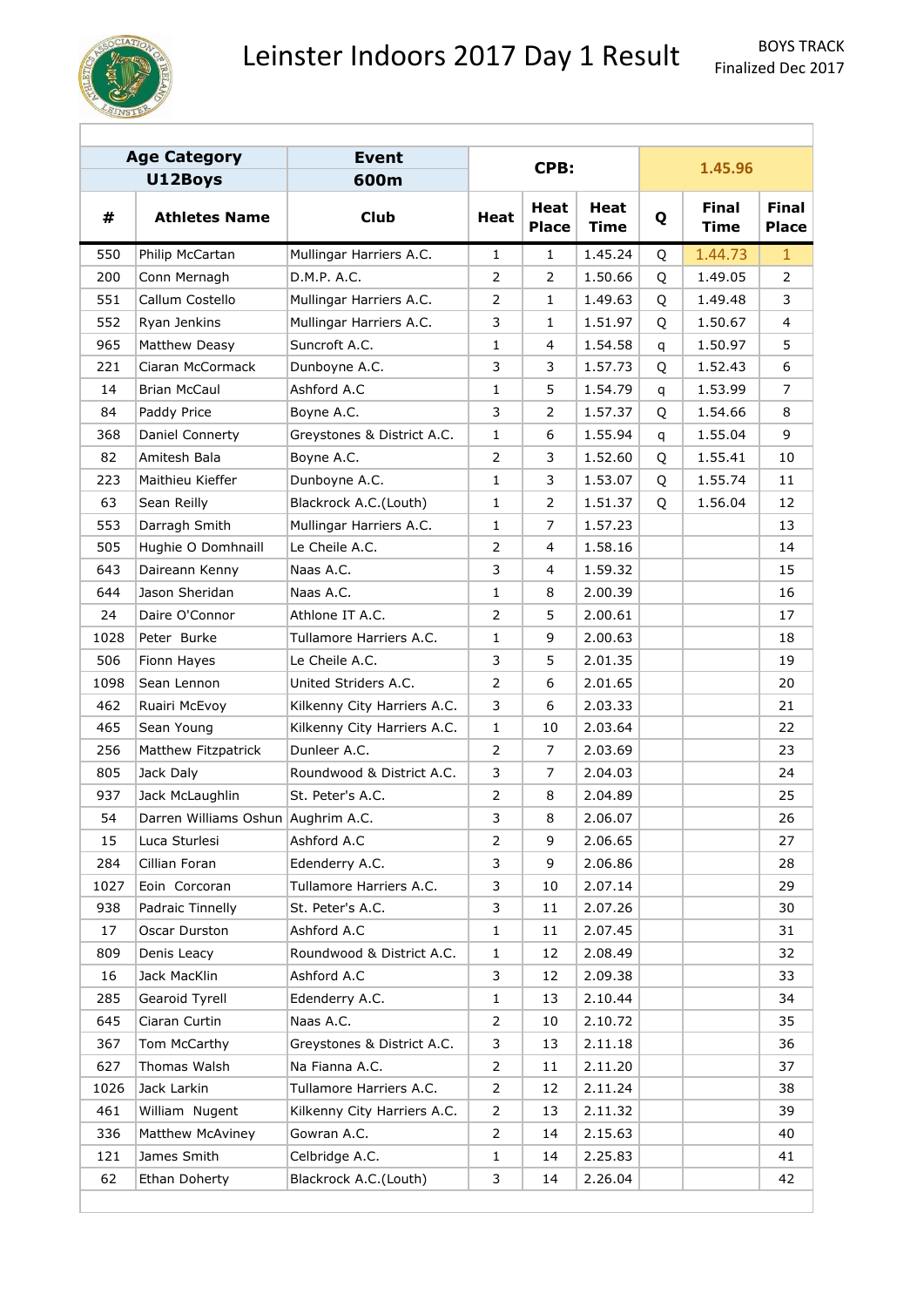

|      | <b>Age Category</b>     | <b>Event</b>                |                |                             |                            |         |                             |                              |
|------|-------------------------|-----------------------------|----------------|-----------------------------|----------------------------|---------|-----------------------------|------------------------------|
|      | U13Boys                 | 600m                        |                | CPB:                        |                            |         | 1.40.99                     |                              |
| #    | <b>Athletes Name</b>    | <b>Club</b>                 | Heat           | <b>Heat</b><br><b>Place</b> | <b>Heat</b><br><b>Time</b> | Q       | <b>Final</b><br><b>Time</b> | <b>Final</b><br><b>Place</b> |
| 868  | Padraic Spillane        | St. L. O'Toole A.C.         | 3              | 3                           | 1.54.92                    | Q       | 1.40.41                     | $\mathbf{1}$                 |
| 86   | Neil Culhane            | Boyne A.C.                  | $\overline{2}$ | 1                           | 1.47.88                    | Q       | 1.45.29                     | $\mathbf{2}^{\prime}$        |
| 754  | Eoin Kane               | Ratoath A.C.                | 1              | $\mathbf{1}$                | 1.45.87                    | Q       | 1.45.63                     | 3                            |
| 1049 | Luke Duffy              | Tullamore Harriers A.C.     | $\mathbf{1}$   | 3                           | 1.47.22                    | Q       | 1.45.71                     | 4                            |
| 651  | Eoin Lawlor             | Naas A.C.                   | 1              | 2                           | 1.46.79                    | Q       | 1.46.84                     | 5                            |
| 1099 | Myles Hewlett           | United Striders A.C.        | 2              | 3                           | 1.48.74                    | Q       | 1.48.76                     | 6                            |
| 423  | Louis Malcomson         | Inbhear Dee A.C.            | 3              | 1                           | 1.49.73                    | Q       | 1.49.34                     | 7                            |
| 470  | Ned Langton             | Kilkenny City Harriers A.C. | $\mathbf{1}$   | 4                           | 1.49.38                    | q       | 1.50.69                     | 8                            |
| 574  | Tadhg Sheridan          | Mullingar Harriers A.C.     | 2              | 4                           | 1.49.65                    | q       | 1.51.21                     | 9                            |
| 967  | Ben Holloway            | Suncroft A.C.               | 2              | 2                           | 1.47.94                    | Q       | 1.51.95                     | 10                           |
| 572  | Ross Killalea           | Mullingar Harriers A.C.     | 3              | $\overline{2}$              | 1.50.74                    | Q       | 1.51.98                     | 11                           |
| 942  | Sean Allen              | St. Peter's A.C.            | 1              | 5                           | 1.51.74                    | q       | <b>DNS</b>                  | 12                           |
| 573  | John Ryan               | Mullingar Harriers A.C.     | 1              | 6                           | 1.53.94                    |         |                             | 13                           |
| 30   | <b>Brian Mulvihill</b>  | Athlone IT A.C.             | 2              | 5                           | 1.55.72                    |         |                             | 14                           |
| 1151 | Loclainn Harris         | Cushinstown A.C.            | 3              | 4                           | 1.57.25                    |         |                             | 15                           |
| 18   | Finn Harris             | Ashford A.C                 | $\mathbf{1}$   | $\overline{7}$              | 1.57.41                    |         |                             | 16                           |
| 866  | Ned Williams            | St. L. O'Toole A.C.         | 2              | 6                           | 1.57.86                    |         |                             | 17                           |
| 33   | Jamie Carroll           | Athlone IT A.C.             | 3              | 5                           | 1.57.93                    |         |                             | 18                           |
| 375  | <b>Edward Nicholson</b> | Greystones & District A.C.  | 2              | 7                           | 1.59.54                    |         |                             | 19                           |
| 220  | Tadhg Dixon             | Duleek & District A.C.      | $\mathbf{1}$   | 8                           | 2.00.09                    |         |                             | 20                           |
| 1100 | Finnbar Kelly           | United Striders A.C.        | 3              | 6                           | 2.00.19                    |         |                             | 21                           |
| 225  | Adam Smyth              | Dunboyne A.C.               | 2              | 8                           | 2.01.13                    |         |                             | 22                           |
| 1101 | Eoin Shannon            | United Striders A.C.        | 1              | 9                           | 2.01.58                    |         |                             | 23                           |
| 570  | Adam Brady              | Mullingar Harriers A.C.     | 2              | 9                           | 2.02.95                    |         |                             | 24                           |
| 575  | Adam Smyth              | Mullingar Harriers A.C.     | 3              | $\overline{7}$              | 2.03.16                    |         |                             | 25                           |
| 753  | Stephen Walsh           | Ratoath A.C.                | 3              | 8                           | 2.06.17                    |         |                             | 26                           |
| 726  | Aaron Smith             | Navan A.C.                  | $\overline{2}$ | 10                          | 2.06.72                    |         |                             | 27                           |
| 343  | Luke Phelan             | Gowran A.C.                 | 3              | 9                           | 2.08.61                    |         |                             | 28                           |
| 578  | Matt O'Leary            | Mullingar Harriers A.C.     | $\overline{2}$ | 11                          | 2.09.68                    |         |                             | 29                           |
| 632  | John Gill               | Na Fianna A.C.              | 3              | 10                          | 2.09.93                    |         |                             | 30                           |
| 577  | Eoin McGrath            | Mullingar Harriers A.C.     | 1              | 10                          | 2.12.92                    |         |                             | 31                           |
| 1047 | Peter McKeagney         | Tullamore Harriers A.C.     | 3              | 11                          | 2.16.36                    |         |                             | 32                           |
| 374  | Cian Smyth              | Greystones & District A.C.  | 1              | 11                          | 2.22.12                    |         |                             | 33                           |
| 34   | Senan Bassett Hogan     | Athlone IT A.C.             | 1              | 12                          | 2.29.56                    |         |                             | 34                           |
|      | <b>Age Category</b>     | <b>Event</b>                |                |                             |                            |         |                             |                              |
|      | U14Boys                 | 800m                        |                | CPB:                        |                            | 2.07.70 |                             |                              |
| #    | <b>Athletes Name</b>    | <b>Club</b>                 | Heat           | Heat<br><b>Diace</b>        | Heat<br>Time               | Q       | <b>Final</b><br>Time        | Final<br>Diace.              |

|      | --------             | -----                |             |                      |              |   |                             |                              |
|------|----------------------|----------------------|-------------|----------------------|--------------|---|-----------------------------|------------------------------|
| #    | <b>Athletes Name</b> | Club                 | <b>Heat</b> | Heat<br><b>Place</b> | Heat<br>Time | Q | <b>Final</b><br><b>Time</b> | <b>Final</b><br><b>Place</b> |
| 1105 | Aidan Shannon        | United Striders A.C. |             | $\overline{4}$       | 2.26.79      | Q | 2.20.50                     |                              |
| 113  | Conor Doyle          | Bree A.C.            | ┻           | 3                    | 2.26.21      | O | 2.21.08                     | 2                            |
| 231  | Ross Lyons           | Dunboyne A.C.        | 1           |                      | 2.24.71      | O | 2.23.22                     | 3                            |
| 839  | Thomas Richards      | St. Coca's A.C.      |             | 2                    | 2.25.76      | Q | 2.25.58                     | 4                            |
| 1103 | Darragh Flannelly    | United Striders A.C. |             | 5.                   | 2.27.02      | q | 2.26.65                     | 5                            |
| 450  | Hugh Hamilton        | Kildare A.C.         | 1           | 7                    | 2.29.48      | q | 2.29.72                     | 6                            |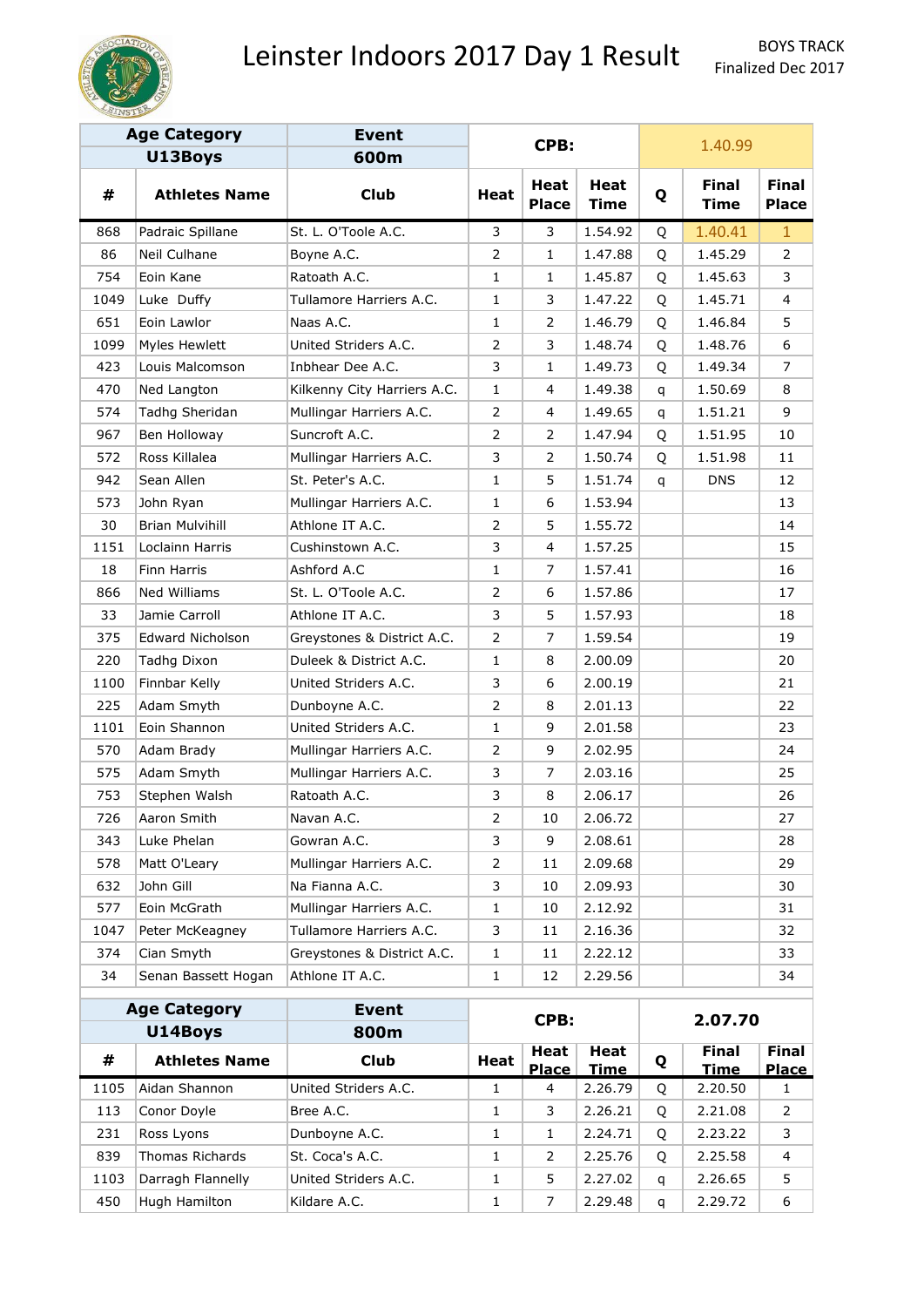

| 1010 | Jack O'Donnell       | Trim A.C.                   | $\mathbf{1}$   | 6              | 2.27.70 | q | 2.30.98 | $\overline{7}$ |
|------|----------------------|-----------------------------|----------------|----------------|---------|---|---------|----------------|
| 380  | Paul Delahunty       | Greystones & District A.C.  | $\overline{2}$ | $\overline{2}$ | 2.31.57 | Q | 2.33.35 | 8              |
| 765  | Kyle Witter          | Ratoath A.C.                | $\overline{2}$ | 3              | 2.32.00 | Q | 2.34.07 | 9              |
| 665  | Luke Walker Browning | Naas A.C.                   | $\overline{2}$ | 4              | 2.33.36 | Q | 2.38.21 | 10             |
| 1104 | Owen Lennon          | United Striders A.C.        | $\overline{2}$ | 5              | 2.33.83 | q | 2.39.20 | 11             |
| 948  | Rory McLoughllin     | St. Peter's A.C.            | $\overline{2}$ | 1              | 2.30.46 | Q | 2.41.19 | 12             |
| 381  | Andrew Brennan       | Greystones & District A.C.  | $\mathbf{1}$   | 8              | 2.34.00 |   |         | 13             |
| 260  | Patrick Farrell      | Dunleer A.C.                | $\overline{2}$ | 6              | 2.36.65 |   |         | 14             |
| 667  | Alan Tobin           | Naas A.C.                   | 2              | 7              | 2.37.74 |   |         | 15             |
| 478  | Tom Lodge            | Kilkenny City Harriers A.C. | $\overline{2}$ | 8              | 2.38.88 |   |         | 16             |
| 1056 | Jack Saunders        | Tullamore Harriers A.C.     | $\overline{2}$ | 9              | 2.40.45 |   |         | 17             |
| 509  | Sean Jeffrey         | Le Cheile A.C.              | $\overline{2}$ | 10             | 2.45.13 |   |         | 18             |
| 666  | John T Kenny         | Naas A.C.                   | $\mathbf{1}$   | 9              | 2.45.86 |   |         | 19             |
| 441  | Sam Urell            | Kilcoole A.C.               | $\overline{2}$ | 11             | 2.46.65 |   |         | 20             |
| 291  | Cathal Tyrrell       | Edenderry A.C.              | $\mathbf{1}$   | 10             | 2.49.09 |   |         | 21             |
| 668  | Lorcan Dunne         | Naas A.C.                   | $\mathbf{1}$   | 11             | 2.49.63 |   |         | 22             |
| 582  | Martin Foran         | Mullingar Harriers A.C.     | $\mathbf{1}$   | 12             | 2.50.98 |   |         | 23             |
| 206  | Alex Gregg           | D.M.P. A.C.                 | 2              | 12             | 2.58.79 |   |         | 24             |

| <b>Age Category</b> |                      | <b>Event</b>               |                | CPB:                 |                            | 2.06.50      |                             |                              |  |
|---------------------|----------------------|----------------------------|----------------|----------------------|----------------------------|--------------|-----------------------------|------------------------------|--|
|                     | U15Boys              | 800m                       |                |                      |                            |              |                             |                              |  |
| #                   | <b>Athletes Name</b> | <b>Club</b>                | <b>Heat</b>    | Heat<br><b>Place</b> | <b>Heat</b><br><b>Time</b> | Q            | <b>Final</b><br><b>Time</b> | <b>Final</b><br><b>Place</b> |  |
| 887                 | Aaron Shorten        | St. L. O'Toole A.C.        | $\overline{2}$ | $\mathbf{1}$         | 2.12.50                    | Q            | 2.07.26                     | $\mathbf{1}$                 |  |
| 387                 | Joseph Prendergast   | Greystones & District A.C. | $\overline{2}$ | $\overline{2}$       | 2.17.79                    | O            | 2.10.95                     | $\overline{2}$               |  |
| 1108                | Adam O'Connor        | United Striders A.C.       | 3              | 3                    | 2.18.30                    | O            | 2.12.75                     | 3                            |  |
| 452                 | Peter Hamilton       | Kildare A.C.               | $\mathbf{1}$   | $\overline{2}$       | 2.25.27                    | Q            | 2.13.72                     | $\overline{4}$               |  |
| 775                 | Marcus Clarke        | Ratoath A.C.               | 2              | 3                    | 2.18.51                    | Q            | 2.15.31                     | 5                            |  |
| 594                 | Sam Smyth            | Mullingar Harriers A.C.    | 2              | 4                    | 2.19.44                    | q            | 2.17.35                     | 6                            |  |
| 595                 | Colin Smith          | Mullingar Harriers A.C.    | 3              | 2                    | 2.17.28                    | Q            | 2.19.45                     | $\overline{7}$               |  |
| 389                 | James Nicholson      | Greystones & District A.C. | 3              | 4                    | 2.19.51                    | $\mathsf{q}$ | 2.22.44                     | 8                            |  |
| 684                 | Leon Sweeney         | Naas A.C.                  | $\mathbf{1}$   | 3                    | 2.25.79                    | Q            | 2.24.42                     | 9                            |  |
| 776                 | Matthew Hayes        | Ratoath A.C.               | 3              | 1                    | 2.15.87                    | Q            | 2.25.91                     | 10                           |  |
| 1014                | Oisin Gallagher      | Trim A.C.                  | $\mathbf{1}$   | $\mathbf{1}$         | 2.24.32                    | Q            | 2.26.24                     | 11                           |  |
| 512                 | Keeley Hogan         | Le Cheile A.C.             | 3              | 5                    | 2.20.09                    | q            | 2.34.62                     | 12                           |  |
| 240                 | Conor Leane          | Dunboyne A.C.              | $\overline{2}$ | 5                    | 2.23.43                    |              |                             | 13                           |  |
| 1063                | Cian Murphy          | Tullamore Harriers A.C.    | $\overline{2}$ | 6                    | 2.25.60                    |              |                             | 14                           |  |
| 774                 | Tom Kilgannon        | Ratoath A.C.               | $\mathbf{1}$   | $\overline{4}$       | 2.25.90                    |              |                             | 15                           |  |
| 853                 | Cathal Beirne        | St. Joseph's A.C.          | $\mathbf{1}$   | 5                    | 2.26.17                    |              |                             | 16                           |  |
| 802                 | Ronan Hyland         | Rosenallis A.C.            | $\mathbf{1}$   | 6                    | 2.26.24                    |              |                             | 17                           |  |
| 840                 | Oisín Farrell        | St. Coca's A.C.            | 3              | 6                    | 2.27.55                    |              |                             | 18                           |  |
| 210                 | Oliver Clutterbuck   | Drogheda & District A.C.   | 1              | $\overline{7}$       | 2.28.08                    |              |                             | 19                           |  |
| 1013                | Patrick Brophy       | Trim A.C.                  | 3              | $\overline{7}$       | 2.28.40                    |              |                             | 20                           |  |
| 742                 | Oisín Jago           | Oughaval A.C.              | 2              | $\overline{7}$       | 2.29.03                    |              |                             | 21                           |  |
| 99                  | Callum Sheedy        | Boyne A.C.                 | $\overline{2}$ | 8                    | 2.29.20                    |              |                             | 22                           |  |
| 354                 | Brogan McAviney      | Gowran A.C.                | 1              | 8                    | 2.29.49                    |              |                             | 23                           |  |
| 511                 | Killian Keogan       | Le Cheile A.C.             | 2              | 9                    | 2.30.48                    |              |                             | 24                           |  |
| 1064                | Daniel Dowling       | Tullamore Harriers A.C.    | 3              | 8                    | 2.30.72                    |              |                             | 25                           |  |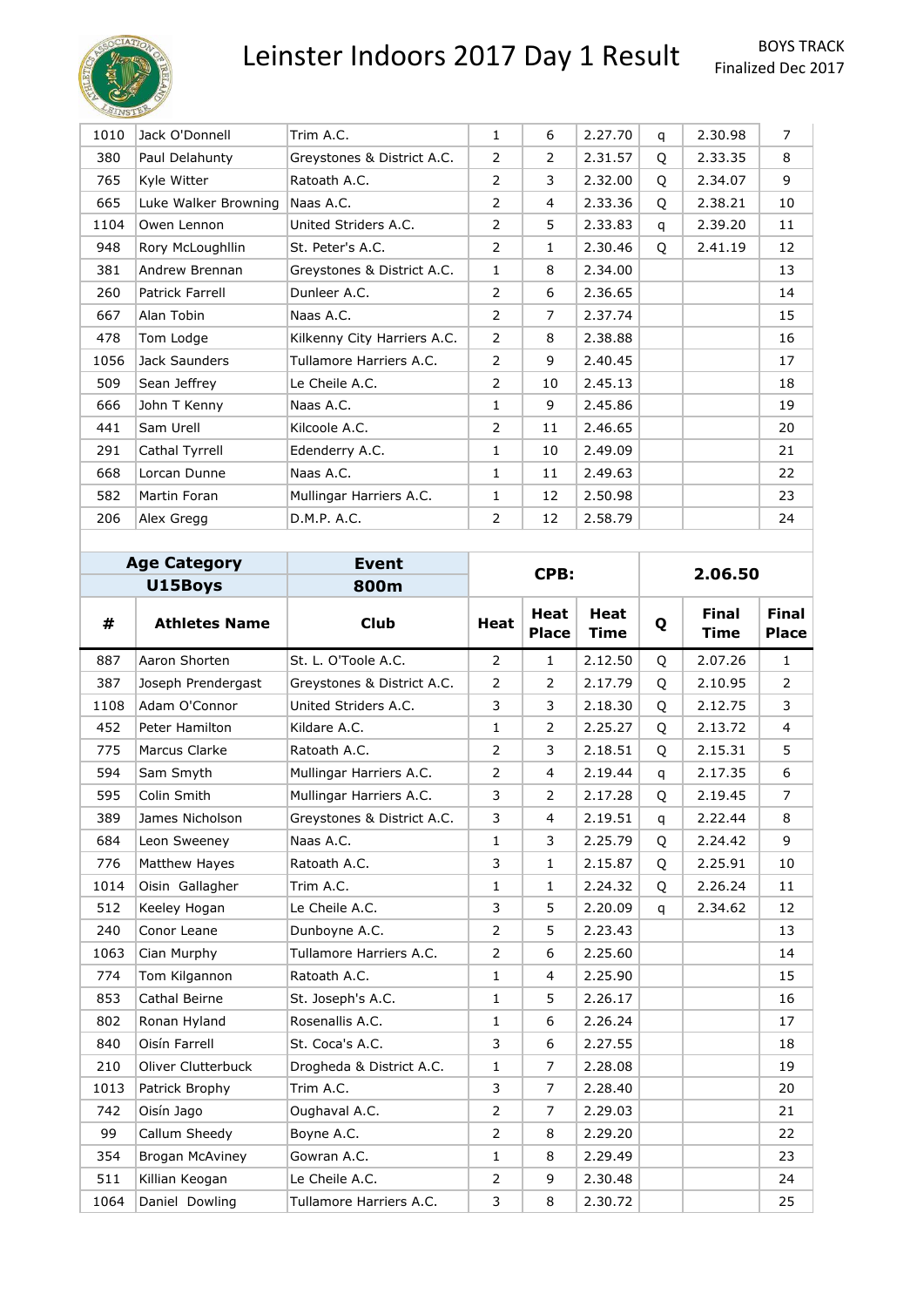

| 100  | Kilian McLoughlin | Boyne A.C.              | 3 | 9  | 2.38.66 |  | 26 |
|------|-------------------|-------------------------|---|----|---------|--|----|
| 593  | Colin McGee       | Mullingar Harriers A.C. |   | 9  | 2.39.04 |  | 27 |
| 803  | Cian Law          | Rosenallis A.C.         |   | 10 | 2.39.46 |  | 28 |
| 325  | Lee McCabe        | Ferbane A.C.            | 3 | 10 | 2.44.92 |  | 29 |
| 1065 | David Owens       | Tullamore Harriers A.C. |   | 10 | 2.49.29 |  | 30 |
| 46   | Edwin Malashnyak  | Athlone IT A.C.         |   | 11 | 2.49.41 |  | 31 |

|      | <b>Age Category</b>      | <b>Event</b>            |              |                             |                            | 1.57.83 |                      | CPB:                  |  |  |
|------|--------------------------|-------------------------|--------------|-----------------------------|----------------------------|---------|----------------------|-----------------------|--|--|
|      | U16Boys                  | 800m                    |              |                             |                            |         |                      |                       |  |  |
| #    | <b>Athletes Name</b>     | <b>Club</b>             | <b>Heat</b>  | <b>Heat</b><br><b>Place</b> | <b>Heat</b><br><b>Time</b> | Q       | <b>Final</b><br>Time | <b>Final</b><br>Place |  |  |
| 691  | Matthew Whelan           | Naas A.C.               | $\mathbf{1}$ | $\mathbf{1}$                | 2.13.79                    | Q       | 2.08.58              | $\mathbf{1}$          |  |  |
| 22   | Joseph O'Shea            | Ashford A.C             | 1            | $\overline{2}$              | 2.14.33                    | O       | 2.08.90              | $\overline{2}$        |  |  |
| 1112 | Aaron Browne             | United Striders A.C.    | 1            | 3                           | 2.15.10                    | O       | 2.09.14              | 3                     |  |  |
| 690  | Michael Lawlor           | Naas A.C.               | 2            | $\overline{2}$              | 2.15.76                    | O       | 2.09.94              | $\overline{4}$        |  |  |
| 23   | Thomas O'Shea            | Ashford A.C             | 2            | $\mathbf{1}$                | 2.15.41                    | O       | 2.14.25              | 5                     |  |  |
| 692  | Harry Whelan             | Naas A.C.               | 2            | 3                           | 2.16.17                    | Q       | 2.16.80              | 6                     |  |  |
| 1113 | Cian Flanagan            | United Striders A.C.    | 2            | 6                           | 2.17.64                    | q       | 2.18.03              | $\overline{7}$        |  |  |
| 277  | Sean O'Connor            | Dunshaughlin A.C.       | 2            | 5                           | 2.16.57                    | q       | 2.18.91              | 8                     |  |  |
| 899  | Michael Spillane         | St. L. O'Toole A.C.     | 1            | 4                           | 2.16.03                    | q       | 2.20.44              | 9                     |  |  |
| 1075 | Connor Dunne             | Tullamore Harriers A.C. | 2            | $\overline{4}$              | 2.16.21                    | q       | 2.21.12              | 10                    |  |  |
| 603  | Eoin Quinn               | Mullingar Harriers A.C. | 2            | $\overline{7}$              | 2.19.51                    |         |                      |                       |  |  |
| 931  | <b>Emmanuel Haastrup</b> | St. Michael's AC        | 1            | 5                           | 2.22.82                    |         |                      |                       |  |  |
| 72   | Donncha Hughes           | Blackrock A.C.(Louth)   | 2            | 8                           | 2.24.75                    |         |                      |                       |  |  |
| 102  | <b>Tom Cummins</b>       | Boyne A.C.              | 1            | 6                           | 2.26.96                    |         |                      |                       |  |  |
| 516  | Oran Hayes               | Le Cheile A.C.          | 1            | $\overline{7}$              | 2.28.16                    |         |                      |                       |  |  |
| 51   | Ruairi Lyons             | Athlone IT A.C.         | 1            | 8                           | 2.29.83                    |         |                      |                       |  |  |
| 176  | Adam Byrne               | Clane A.C.              | 2            | 9                           | 2.30.24                    |         |                      |                       |  |  |
| 689  | Josiah Kenny             | Naas A.C.               | 1            | 9                           | 2.33.22                    |         |                      |                       |  |  |

|      | <b>Age Category</b>              | <b>Event</b>                | CPB:        |                             |              | 1.55.93 |                             |                              |  |
|------|----------------------------------|-----------------------------|-------------|-----------------------------|--------------|---------|-----------------------------|------------------------------|--|
|      | U17Boys                          | 800m                        |             |                             |              |         |                             |                              |  |
| #    | <b>Athletes Name</b>             | <b>Club</b>                 | <b>Heat</b> | <b>Heat</b><br><b>Place</b> | Heat<br>Time | Q       | <b>Final</b><br><b>Time</b> | <b>Final</b><br><b>Place</b> |  |
| 400  | Ben Jones                        | Greystones & District A.C.  |             |                             |              |         | 2.06.77                     | $\mathbf{1}$                 |  |
| 156  | George Lowen                     | Celbridge A.C.              |             |                             |              |         | 2.08.17                     | 2                            |  |
| 607  | <b>Brian Martin</b>              | Mullingar Harriers A.C.     |             |                             |              |         | 2.08.53                     | 3                            |  |
| 399  | John O'Connor                    | Greystones & District A.C.  |             |                             |              |         | 2.10.79                     | $\overline{4}$               |  |
| 704  | Kieran Flynn                     | Naas A.C.                   |             |                             |              |         | 2.10.79                     | 5                            |  |
| 487  | James Kearney                    | Kilkenny City Harriers A.C. |             |                             |              |         | 2.14.07                     | 6                            |  |
| 1083 | Philip King                      | Tullamore Harriers A.C.     |             |                             |              |         | 2.15.38                     | $\overline{7}$               |  |
| 105  | Tadhg Everitt Thompso Boyne A.C. |                             |             |                             |              |         | 2.15.58                     | 8                            |  |
| 271  | Finn Reilly                      | Dunleer A.C.                |             |                             |              |         | 2.18.62                     | 9                            |  |
| 1137 | Aaron Getty                      | St. Brigids A.C.            |             |                             |              |         | 2.21.81                     | 10                           |  |
| 502  | Jack Roche Doyle                 | Kilmore A.C.                |             |                             |              |         | 2.22.60                     | 11                           |  |
|      |                                  |                             |             |                             |              |         |                             |                              |  |